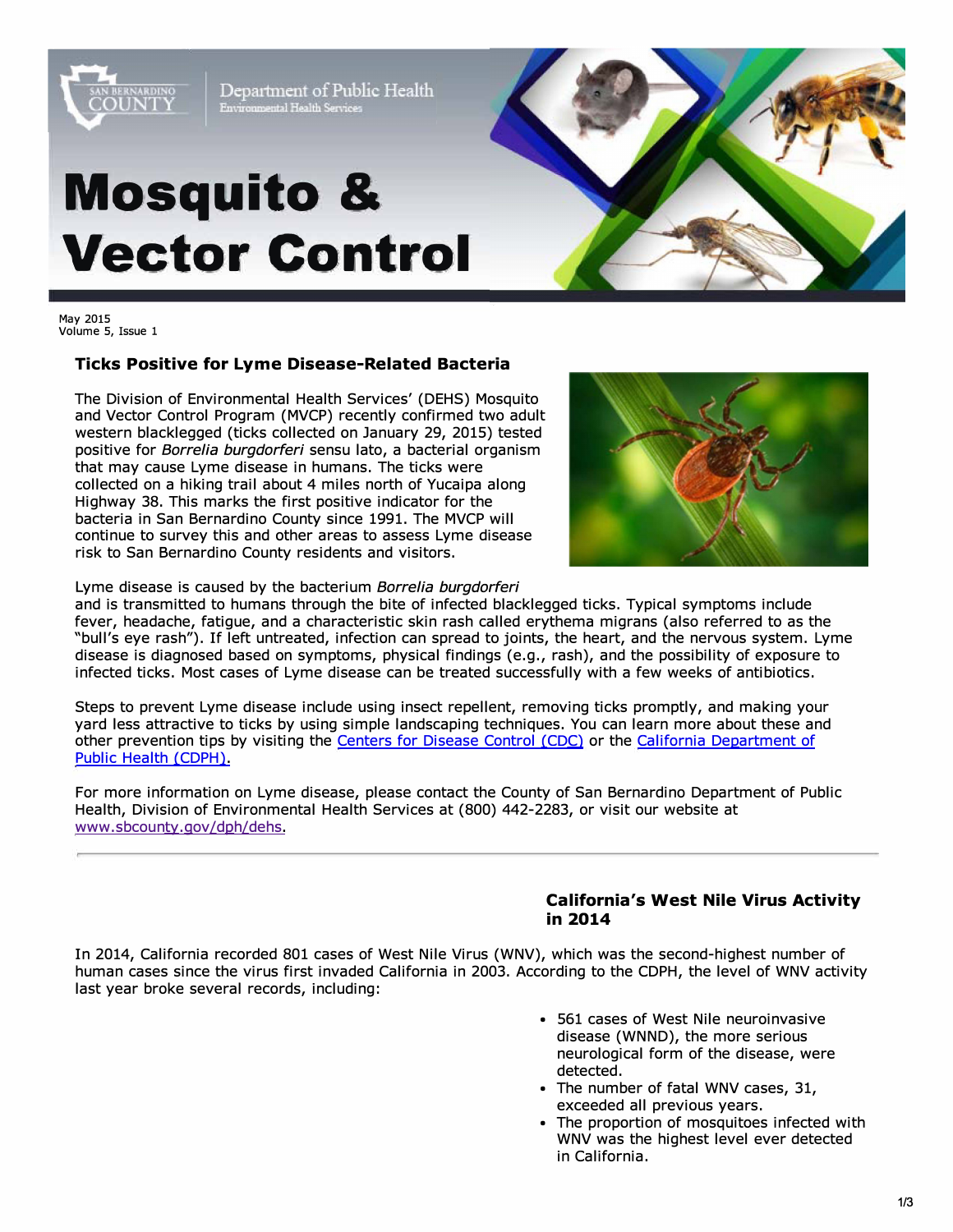

• The prevalence of WNV infection in tested dead birds, 60 percent, was the highest ever detected in California.

n 2014, San Bernardino County reported 21 human cases of WNV. This was low compared to neighboring Orange and Los Angeles Counties, who reported 263 and 253 human cases respectively.

#### **How Can I Help Prevent West Nile Virus?**

Mosquitoes breed in very large numbers in stagnant water and green pools. To aid in the prevention of WNV, it is very important property owners remove all sources of stagnant water from their property. San Bernardino County residents with pools are urged to keep them properly maintained.

[Click here t](http://www.sbcounty.gov/uploads/dph/dehs/depts/vectorcontrol/WestNileVirusImportantFactsandSafetyTipsBrochure.pdf)o download a brochure with more important facts on WNV prevention. People who are over the age of 50 are at a higher risk of developing severe illness if they contract WNV. If you're a senior, click [here](http://www.sbcounty.gov/uploads/dph/dehs/depts/vectorcontrol/WestNileVirusInformationforSeniorsBrochure.pdf) to download a brochure with information about how to keep yourself safe from WNV.

You can report dead birds to the California West Nile Virus website at

[www.westnile.ca.gov.](http://www.westnile.ca.gov/) For more information or to report a green pool/mosquito breeding source, contact DEHS at (800) 442-2283 or visit our website at [www.sbcounty.gov/dph/dehs.](http://www.sbcounty.gov/dph/dehs/) 

## **Day Biting Mosquitoes**

Two non-native species of mosquitoes have been found in California: the Asian Tiger mosquito *(Aedes albopictus)* and the Yellow Fever mosquito *(Aedes aegypti).* These mosquitoes have never been reported in California until the summer of 2013, when they were found in the counties of Fresno, Madera and San Mateo. Most recently, they were also found in the counties of San Diego, Los Angeles and Imperial. The Asian Tiger mosquito and the Yellow Fever mosquito bite primarily during the day, both indoors and outdoors.

The adults of both species are small (about a quarter-inch in size), are dark brown or black and have distinctive white markings



around the body and legs. Both types of mosquitoes can carry WNV, but can also spread diseases such as dengue, yellow fever, and Chikungunya. Artificial or natural water-filled containers that are within or around the home are ideal habitats for these mosquitoes. Female mosquitoes can lay eggs in any open container holding as little as a teaspoon of water: plant saucers, cups, bird baths, and even old tires.

The Asian Tiger mosquito and the Yellow Fever mosquito have not been found in San Bernardino County. However, if you or anyone you know are being bitten during the daytime, please report it to your local vector control agency and save the specimen for identification, if possible. You can find your local vector control agency by entering your zip code here.